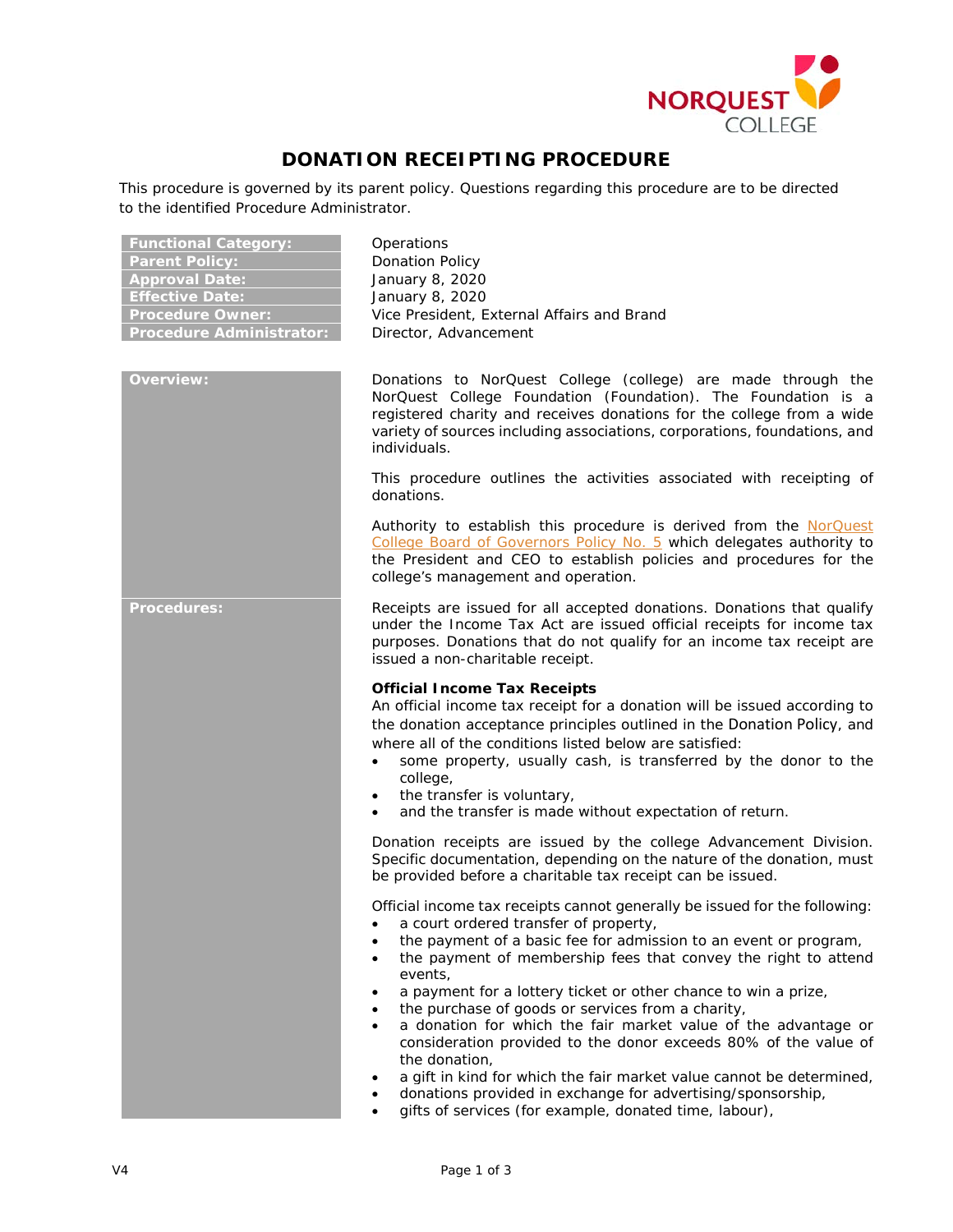

- qift certificates donated by the issuer,
- pledges,
- loans of property,
- use of a timeshare and/or the lease of premises,
- donations made on behalf of another organization or charity, or
- donations in a name other than the name of the true donor.<sup>[1](#page-1-0)</sup>

# **Preparation of Receipts**

Each receipt is prepared in duplicate bearing its own serial number and is signed by an individual authorized to acknowledge donations. For donation of property other than cash, the fair market value of the property at the time the gift was made, as well as the date of the gift, a description of the property, and the name and address of a reputable appraiser is required.

For donations of cash the receipts will contain:

- a statement that it is an official receipt for income tax purposes,
- the name and address of the Foundation,
- the Foundation's registration number,
- the serial number of the receipt,
- the place or locality where the receipt was issued,
- the day or year the donation was received,
- the day on which the receipt was issued if it differs from the day of donation,
- the full name and address of the donor,
- the amount of the donation.
- the signature of an individual authorized to acknowledge donations, and
- the name and Website address of the Canada Revenue Agency List [of Charities.](https://apps.cra-arc.gc.ca/ebci/hacc/srch/pub/dsplyBscSrch?request_locale=en)

For non-cash donations (gifts in kind), the receipt will have these additional elements:

- the day on which the donation was received,
- a brief description of the property transferred to the college,
- the name and address of the appraiser (if property was appraised), and
- the deemed fair market value of the property.

### **Control of Receipts**

The college and its employees guard against the unauthorized use of official receipts.

# **Lost or Spoiled Receipts**

The college may issue a replacement for an official receipt. The replacement receipt will indicate that it is a duplicate.

## **Receipting Actions**

- Donations received, accepted, and processed by the college will be issued a receipt.<sup>[2](#page-1-1)</sup>
- Receipts are generally prepared and sent to the donor the same day the donation is processed.<sup>[3](#page-1-2)</sup>

<span id="page-1-0"></span> <sup>1</sup> <http://www.cra-arc.gc.ca/chrts-gvng/chrts/prtng/gfts/whts-eng.html>

<span id="page-1-1"></span> $2$  Exception to this: Gifts of service are not receipted but are kept, for stewardship purposes, in the software used to control donation receipts.

<span id="page-1-2"></span><sup>&</sup>lt;sup>3</sup> Where fundraising events are held, receipting may take up to 30 days due to the volume of donations.